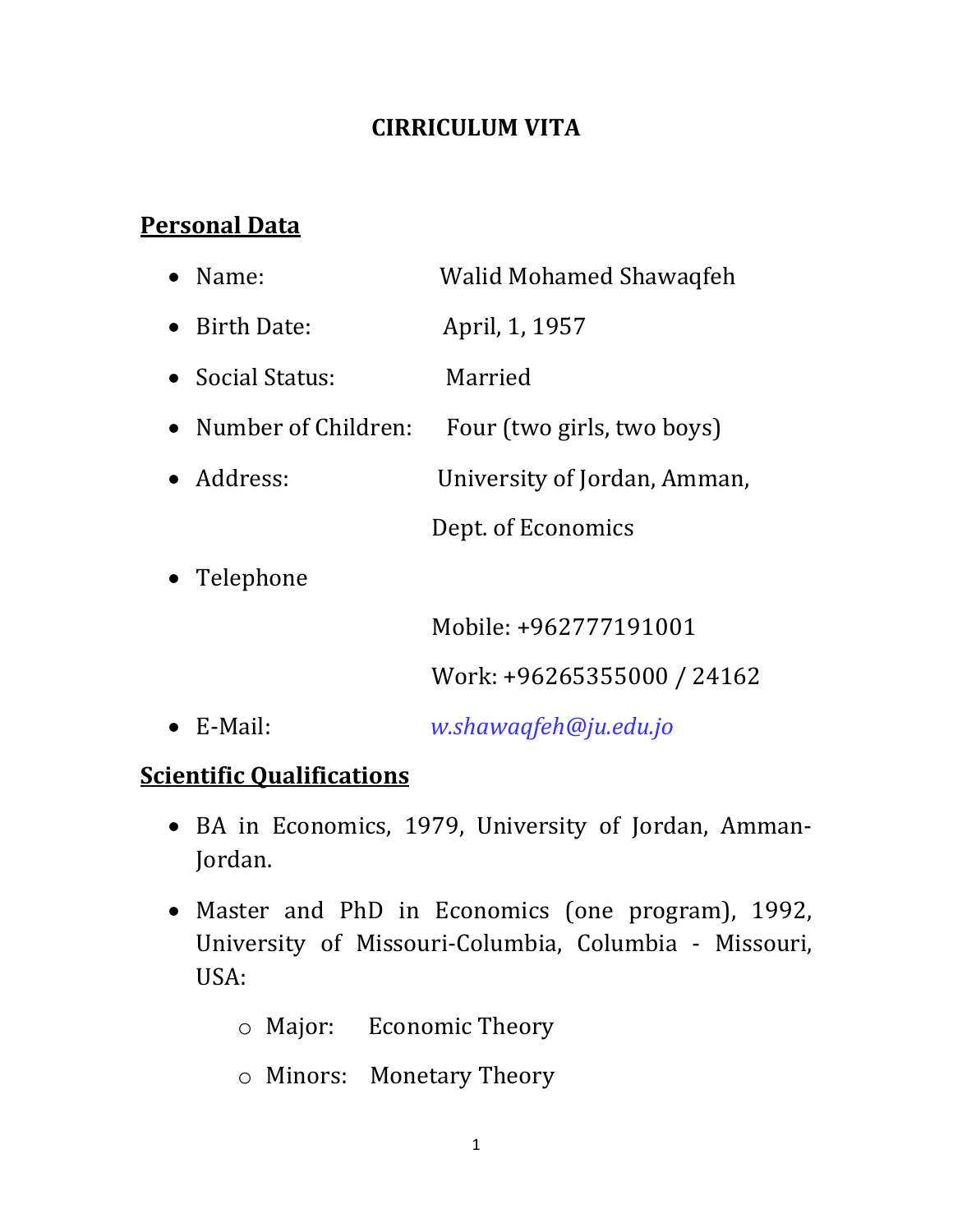o Econometrics

• Dissertation Title:

"Tax Deductibility's Effect on state's Fiscal Decisions"

An application of censored (truncated) regression model (Tobit model) using the tax structure of states of the United State of America.

#### **Professional Experience**

- Teaching and Research Assistant, University of Jordan, Dept. of Economics, Amman – Jordan, 1980 -1984.
- Teaching Assistant, University of Missouri Columbia, Columbia, Missouri, USA, 1986 – 1991.
- Assistant Professor, University of Jordan, Dept. of Economics, Amman – Jordan, 1992 – 2010.
- Associate Professor, University of Jordan, Dept. of Economics, Amman – Jordan, 2010 – 2011.
- Associate Professor, The World Islamic Sciences and Education University, Dept. of Economics and Islamic Banking , Amman – Jordan, 2011 - 20013.
- Dean Deputy of the Faculty of Finance and Banking, the World Islamic Sciences and Education University, 2011- 2012.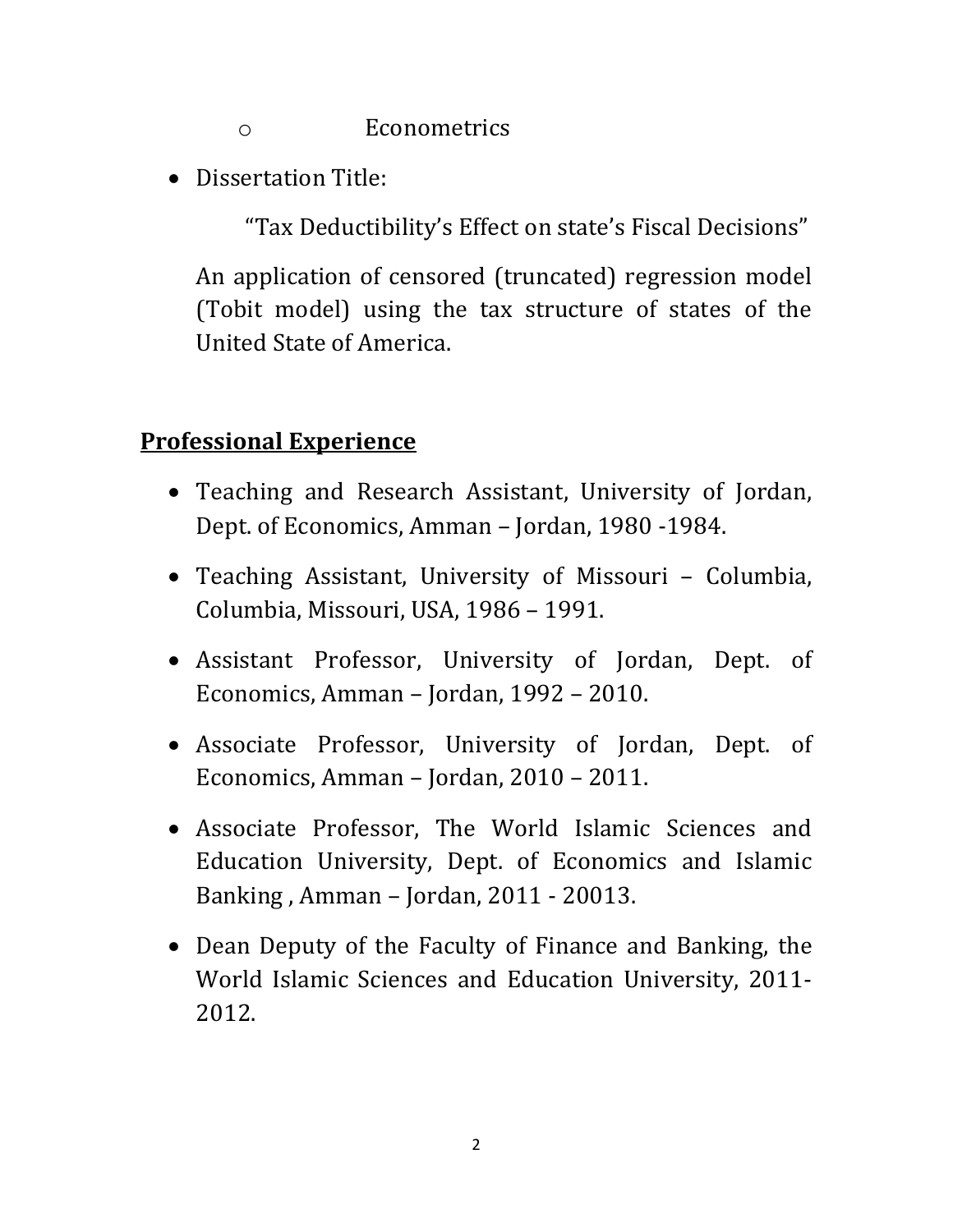- Economic Supervisor, Part-time Job at the Royal National Defense College of Jordan, Jordanian Army, Husban – Jordan, 2003 – 2015.
- Associate Professor, University of Jordan, Dept. of Economics, Amman – Jordan, 2013 – Now.
- Deputy chair, Department of Business Economics, university of Jordan, Amman – Jordan, 2017 – 2019.

## **Scientific Research**

- 1. Demand for Money During the period (1993 2008): An analysis using Co integration and Error Correction Model (ECM), (In Arabic), Abhath Al-Yarmouk, Human and Social Sciences series, Al-Yarmouk University, 2010.
- 2. Government Budget Deficit, Money Supply, And Inflation: The Case of Jordan During the Period (1970 – 2008), (In Arabic), Al-Manara, Human and Social Sciences series, Al Al-bayt University, Al-Mafraq – Jordan, 2011,).
- 3. Endogeneity and Exogeneity of Money Supply Controversy: The Case of Jordan During the Period (1993:1 – 2008:3), (In Arabic), Co author, Abhath Al-Yarmouk, Human and Social Sciences series, Al-Yarmouk University, 2010.
- 4. The Relationship between Output, Money, and Prices in Jordan: A Co integration Analysis, (In Arabic), Dirasat, Business Sciences Series, Vol. 38 No. 1, University of Jordan, 2011.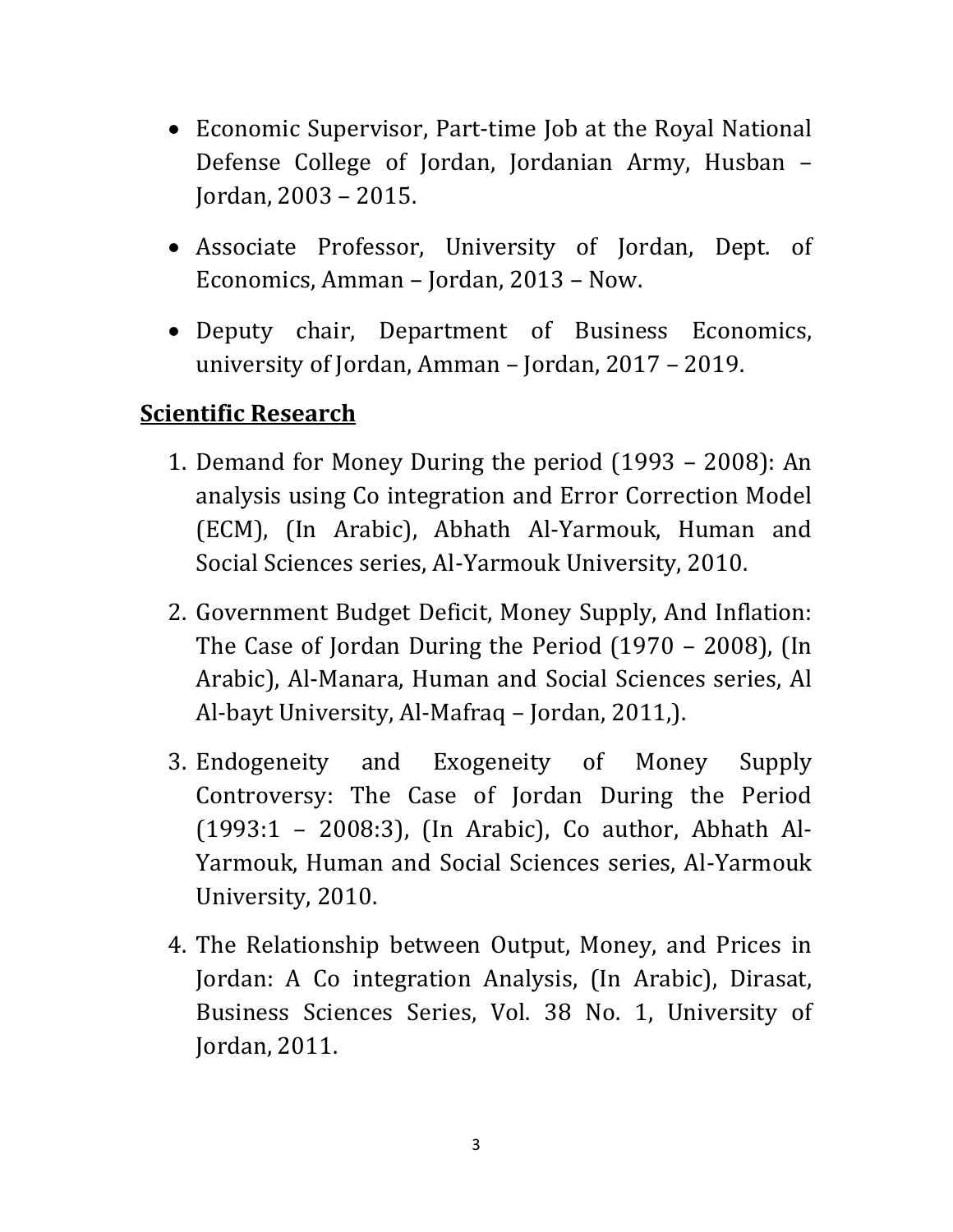- 5. Expected Inflation, Inflation Uncertainty, and Interest Rates: The Case of Jordan, (In Arabic), Dirasat, Business Sciences Series, Vol. 38 No. 2, University of Jordan, 2011.
- 6. Public Private Partnership in Developing Countries, (In Arabic), A Paper presented to the "Public Private Partnership Conference" held at Al-Yarmouk University in cooperation with the Arab Organization for Administrative Sciences, August, 2008.
- 7. A Consumption Function for Jordan: Estimating an Error Correction Model Using Hendry's Approach, Co author, Dirasat, Human and Social Sciences, University of Jordan, Volume 31, No. 3, 2004.
- 8. Competitiveness of the Jordanian Banking Sector During the period (1995 – 1999), (In Arabic), Co author, Abhath Al-Yarmouk, Human and Social Sciences series, Vol. 18 No. 3 (b), Al-Yarmouk University, 2002.
- 9. Investment of the Largest Private Economic Corporations in Jordan: an Econometric Study, (In Arabic), King Saud University Publication, Administrative Sciences, Vol. 14 No. 1, King Saud University, 2002.
- 10. Corporation Classification in Sectors of the Economy Using Statistical Methods: The Case of Jordan, (In Arabic), Co Author, Al Balqaa for Research And Publications, Human And Social Sciences Series, Vol. 7 No. 1, Amman Al-Ahlia University, 2000.
- 11. A Time series Analysis of Jordanian Industries Output during the Period (1989 – 1995), (In Arabic), Co author, Dirasat, Administrative Sciences, Vol. 27 No. 1, University of Jordan, 2000.
- 12. Export Performance of Jordanian Industrial firms, (In Arabic), Co author, Dirasat, Administrative Sciences, Vol. 26 No. 1, University of Jordan, 2000.
- 13. Environmental Regulations Effect on Trade and Competitiveness: an Application to The Five Largest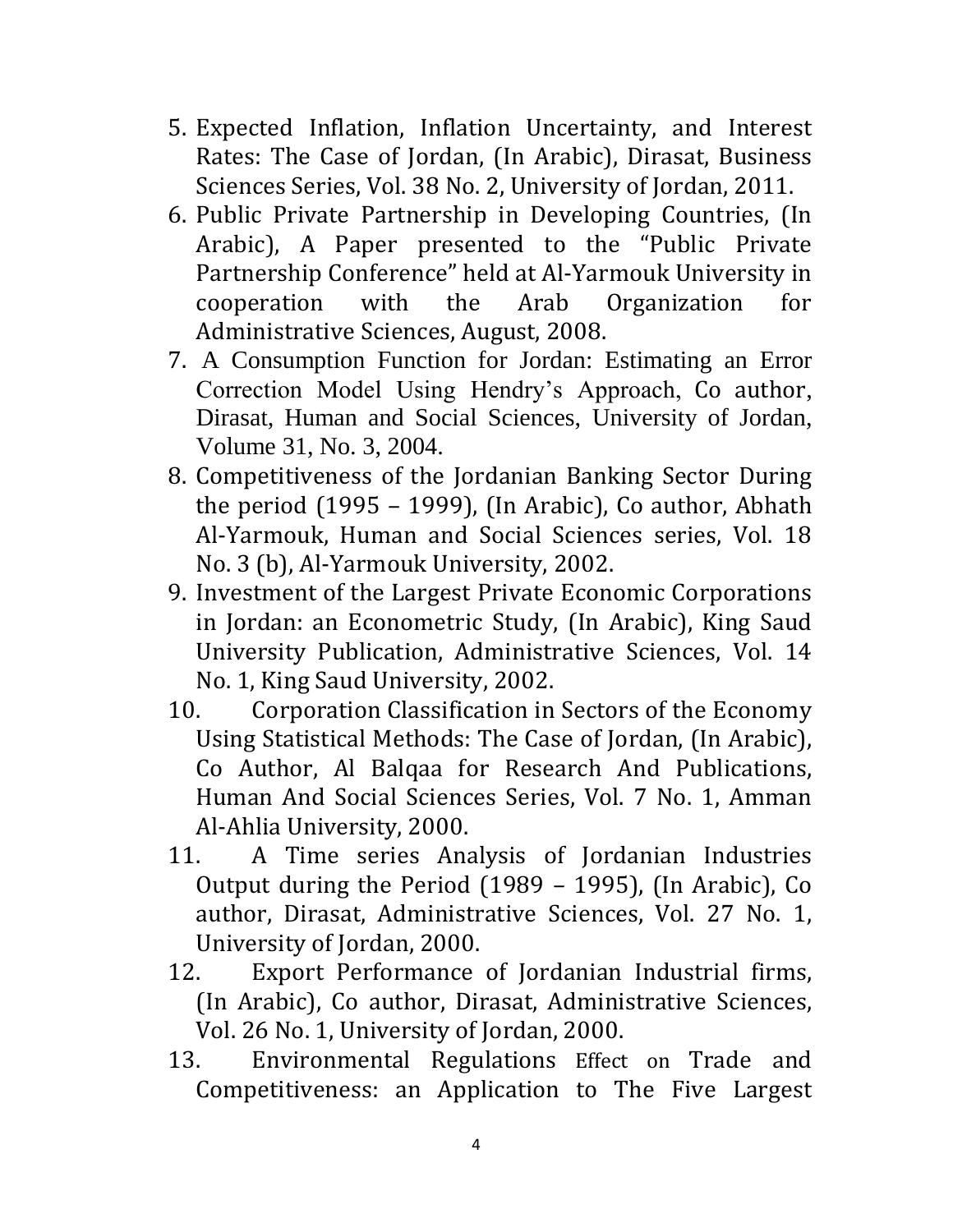Jordanian Industries, Funded by World Bank and Directed by Harvard Institute for international Development (HIID), Co author, Unpublished, 2000.

- 14. Women Labor Market, A study Funded by United Nations Development Program (UNDP) and Directed by Al Balqaa University, as part of a program to Enhance Women College Student graduates Opportunities in Labor Market, Unpublished, 2000.
- 15. Twin Deficit phenomena: Jordan case, Jordan Journal of Economic science, Ministry of Higher Education (In Arabic), 2017.
- 16. Transmission of Monetary Policy: an application of Error Correction Model for the period (1975 – 2012), Jordan Journal of Economic science, Ministry of Higher Education (In Arabic), 2017.
- 17. The Stability of Money Demand Function in Jordan: Evidence from the Autoregressive Distributed Lag Model, International Journal of Economics and Financial Issues, Vol 7, Issue 5, 2017
- 18. Capital Formation In monetary Growth Models: An Empirical Study of Selected Arab Countries, International Journal of Business and Economic Research, co-author (Osama Bin Tareef), 2019.
- 19. The Relationship between the Structural and Cyclical Balances and Current Account, Accepted for Publication at International Journal of Economics and Financial Issues.
- 20. International Finance components and Its Impact on Economic Growth of Jordan (1979 – 2015), co-author (Iade Quseeni), Jordan Journal of Economic science, (in Arabic), To be published in Vol.(7), ed. (1), July 2020.
- 21. Mathematics for Economic and Business Students, (In Arabic), A Text Book, co-author, Arabic Center for Student Services, Amman – Jordan, 1995.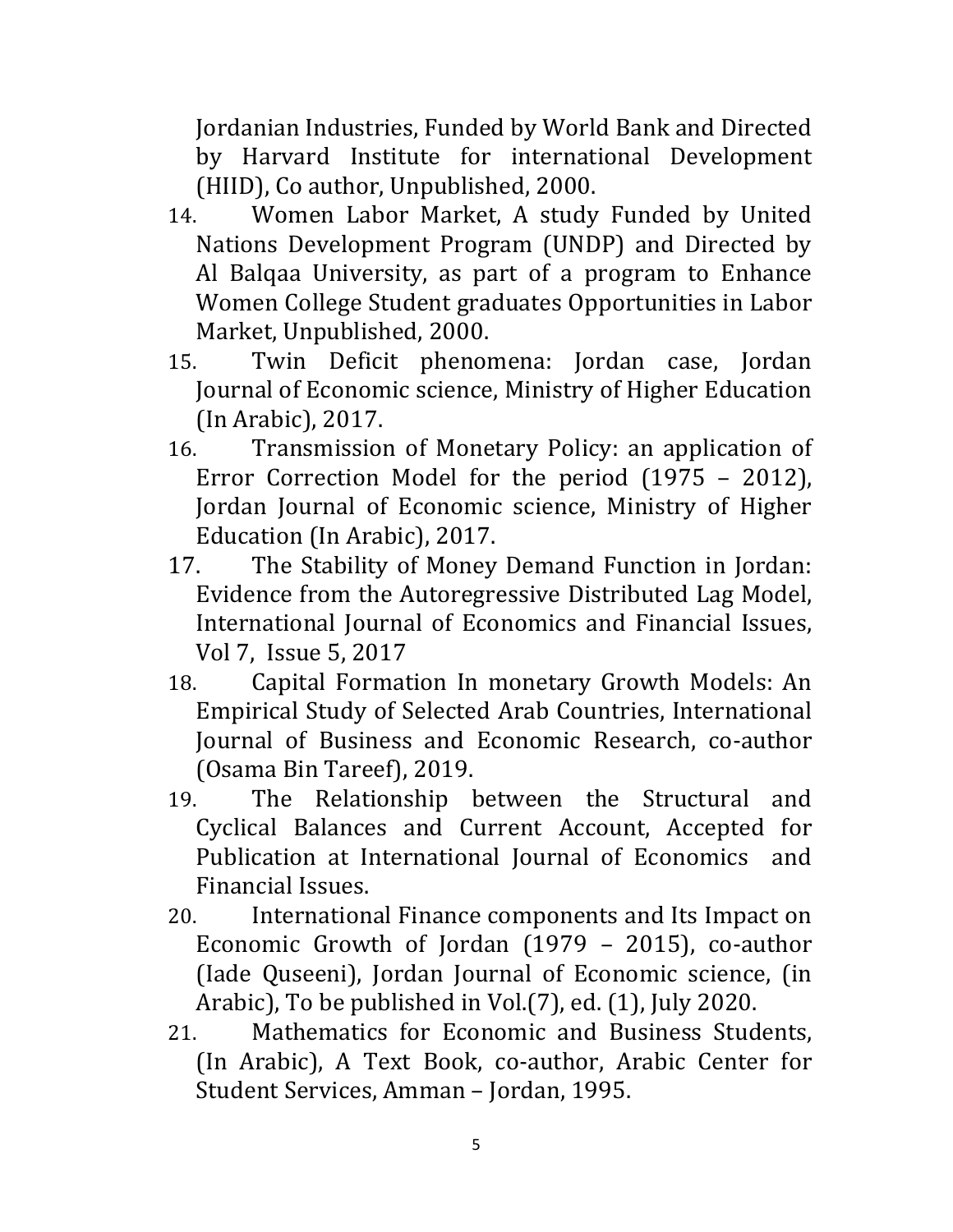# **Research Interests**

- Economic Theory and its Applications
- Monetary Theory And its Applications
- Public Finance
- Industrial Economics

# **Taught Courses**

- Microeconomics: Introductory, Intermediate, and Master.
- Macroeconomics: Introductory, Intermediate, and Master.
- Monetary Theory: Master and PhD.
- Economic Theory in Islam: Graduate course for Islamic banking.
- Mathematical Economics: For Undergraduate and Master.
- Econometrics: For Undergraduate and Master students.
- Economic concepts and Systems (Undergraduate).
- Public Finance (Undergraduate).
- Money and Banking (Undergraduate).
- History of Economic Thought (Undergraduate).
- Industrial Economics (Undergraduate).
- Agricultural Economics (Undergraduate).
- International Trade (Undergraduate).
- Scientific Research Methods and Applied Statistics (Master degree).
- Introductory Mathematics for Economic and Business Students.
- Introduction to Finance 1: Undergraduate.
- Introduction to Finance 2: Undergraduate.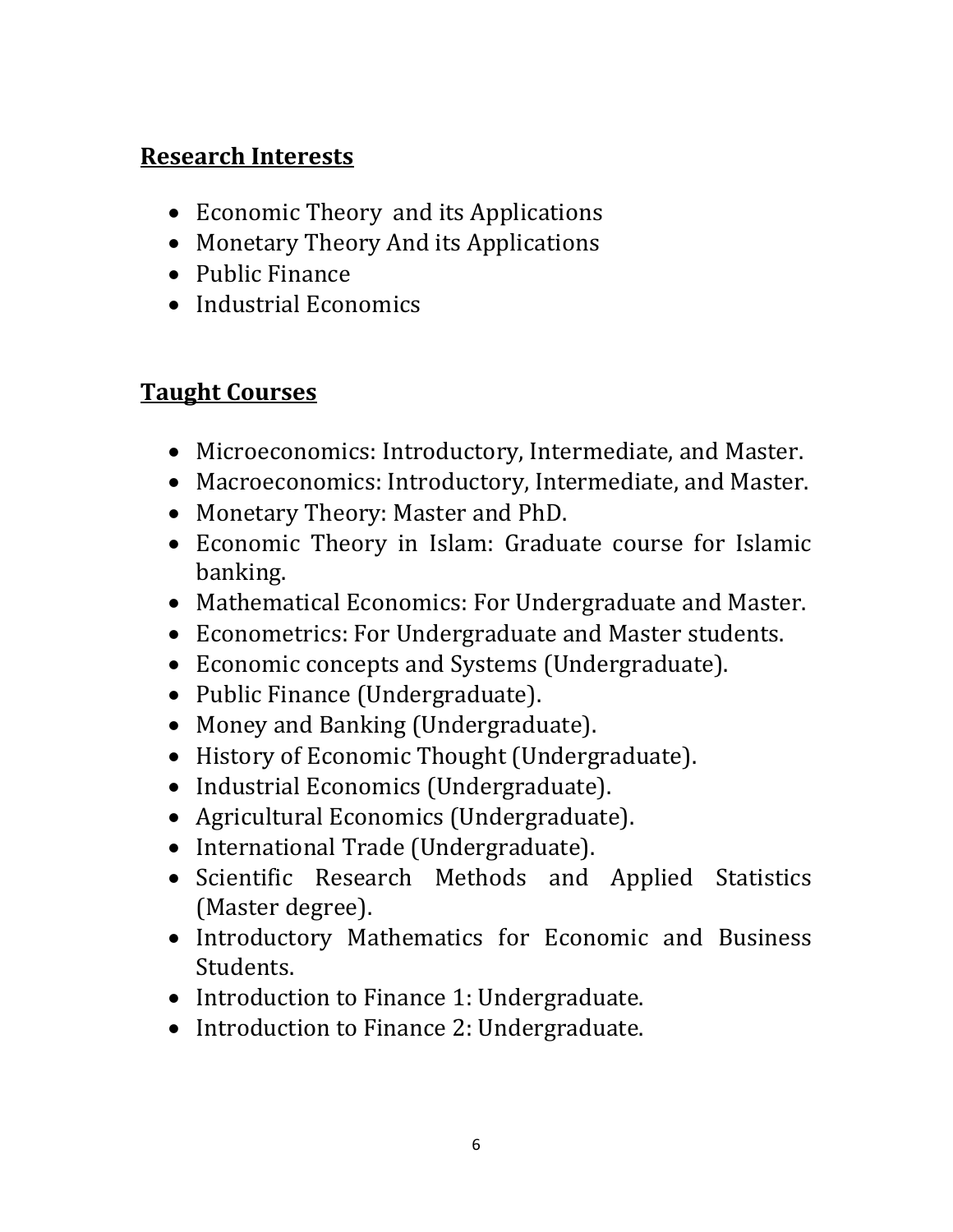#### **Thesis and Dissertation Supervising**

- 1. Jomaa Ziadat, Fiscal and Monetary Policies Interaction: Jordan Case during the period (1970 – 2009), PhD Dissertation In Economics, University of Jordan, Co Supervisor, 2010.
- 2. Adnan Saad, The Stability of Money Demand Function in Jordan: Evidence from the Autoregressive Distributed Lag Model, PhD Dissertation In Economic, University of Jordan – Amman, 2017.
- 3. Osama Bin Tareef, Capital Formation In monetary Growth Models: An Empirical Study of Selected Arab Countries, PhD Dissertation In Economic, University of Jordan – Amman, 2019.
- 4. Rania Al-Saifi, The Relationship between the Structural and Cyclical Balances and Current Account, PhD Dissertation In Economic, University of Jordan – Amman, 2019.
- 5. International Finance components and Its Impact on Economic Growth of Jordan (1979 – 2015), PhD Dissertation In Economic, University of Jordan – Amman, 2019.
- 6. Nora H. Abu Asab, Inflation Targeting Policy: Is it possible to implement it In Jordan? A Master Thesis in Economics, University of Jordan, 2010.
- 7. Mai A. Quaider, The effect of Fiscal policy Tools on the Banking sector Credit (1993 – 2007), A Master Thesis in Economics, University of Jordan, 2009.
- 8. Mohamed Al-Hazaimeh, Endogeneity and Exogeneity of Money Supply Controversy: The Case of Jordan during the period  $(1993:1 - 2008:3)$ , A Master Thesis in Economics, University of Jordan, 2009.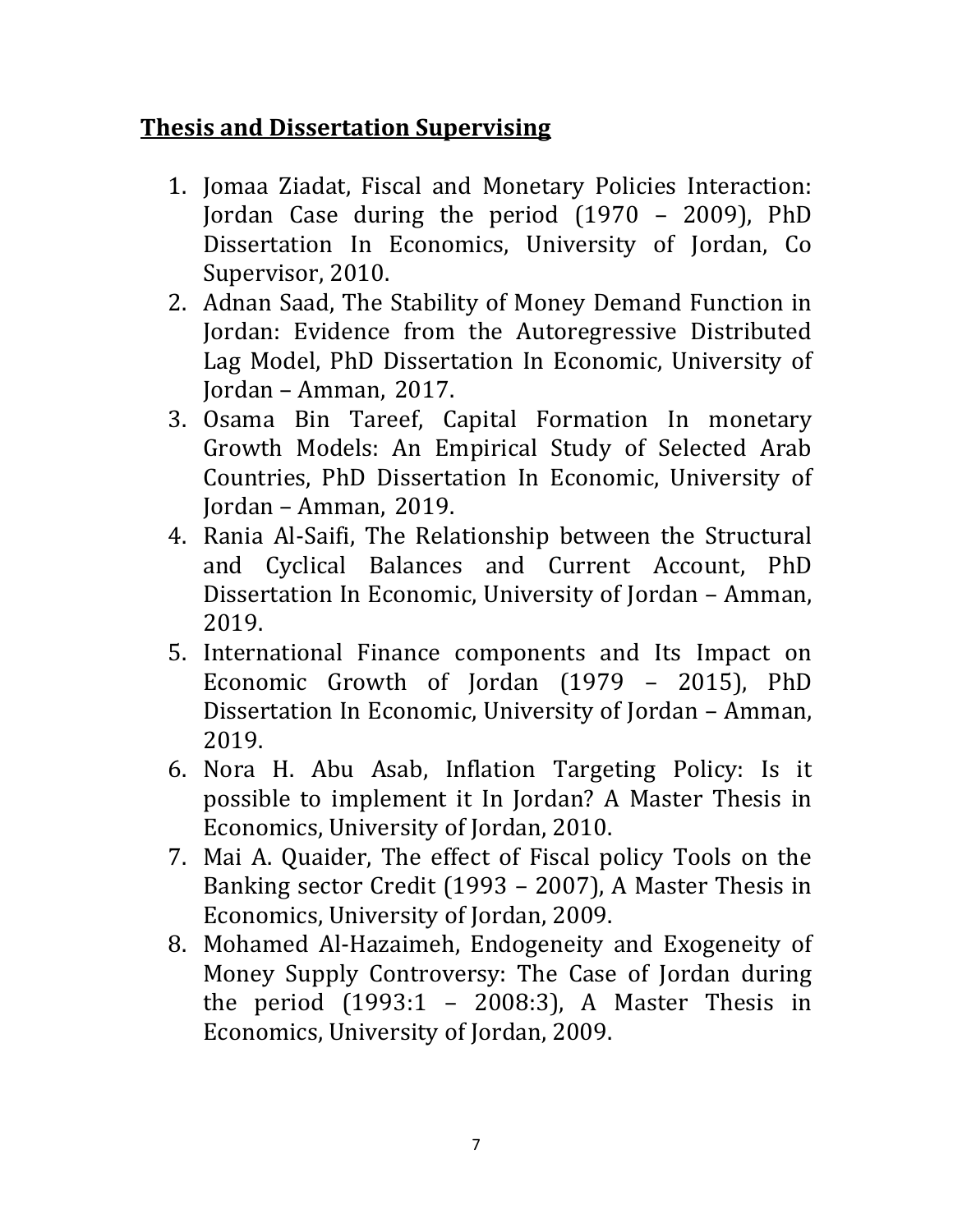- 9. Omar A. Assaf, Monetary policy and its Impact on Economic Growth In Jordan (1993 – 2005), A Master Thesis in Economics, University of Jordan, 2008.
- 10.Nawal Boqulia, Direct Foreign Investment In Algeria and Its Impact on Trade Balance during the period (1999 – 2005), A Master Thesis in Economics, University of Jordan, 2008.
- 11.Al Moutasem Khair Al-Deen, The Impact of Oil Price Fluctuations on Inflation and Trade Balance in Jordan, A Master Thesis in Economics, University of Jordan, 2008.
- 12.Mohamed T. Al-Dairi, Inflation Unemployment Tradeoff in Jordan: an Econometrics Study for the period (1967 – 2001), A Master Thesis in Economics, University of Jordan, 2004.
- 13. Wael Al-Zu'bi, Expected and Unexpected Monetary Policy Effects on the Economic Performance of Jordan, A Master Thesis in Economics, University of Jordan, 2001.
- 14.Ali Al-Qudah, Competitiveness of the Jordanian Banking Sector During the period (1995 – 1999), A Master Thesis in Economics, University of Jordan, 2001.
- 15. Hatem F. Hindawi, Monetary Transmission Mechanism in Jordan, A Master Thesis in Economics, University of Jordan, 2001.
- 16. Eyad A. Al-Nesoor, Government Funding Institutions and its Role in the Development of Small Projects in Jordan, A Master Thesis in Economics, University of Jordan, 1999.
- 17. Sanaa Khazer, Sales Tax and its Economic Impact, a Master Thesis in Economics, University of Jordan, 1995.
- 18. Royal National Defense College of Jordan: supervising an average of three students to four high ranking officers per year during the Period from 2003 to 2015.